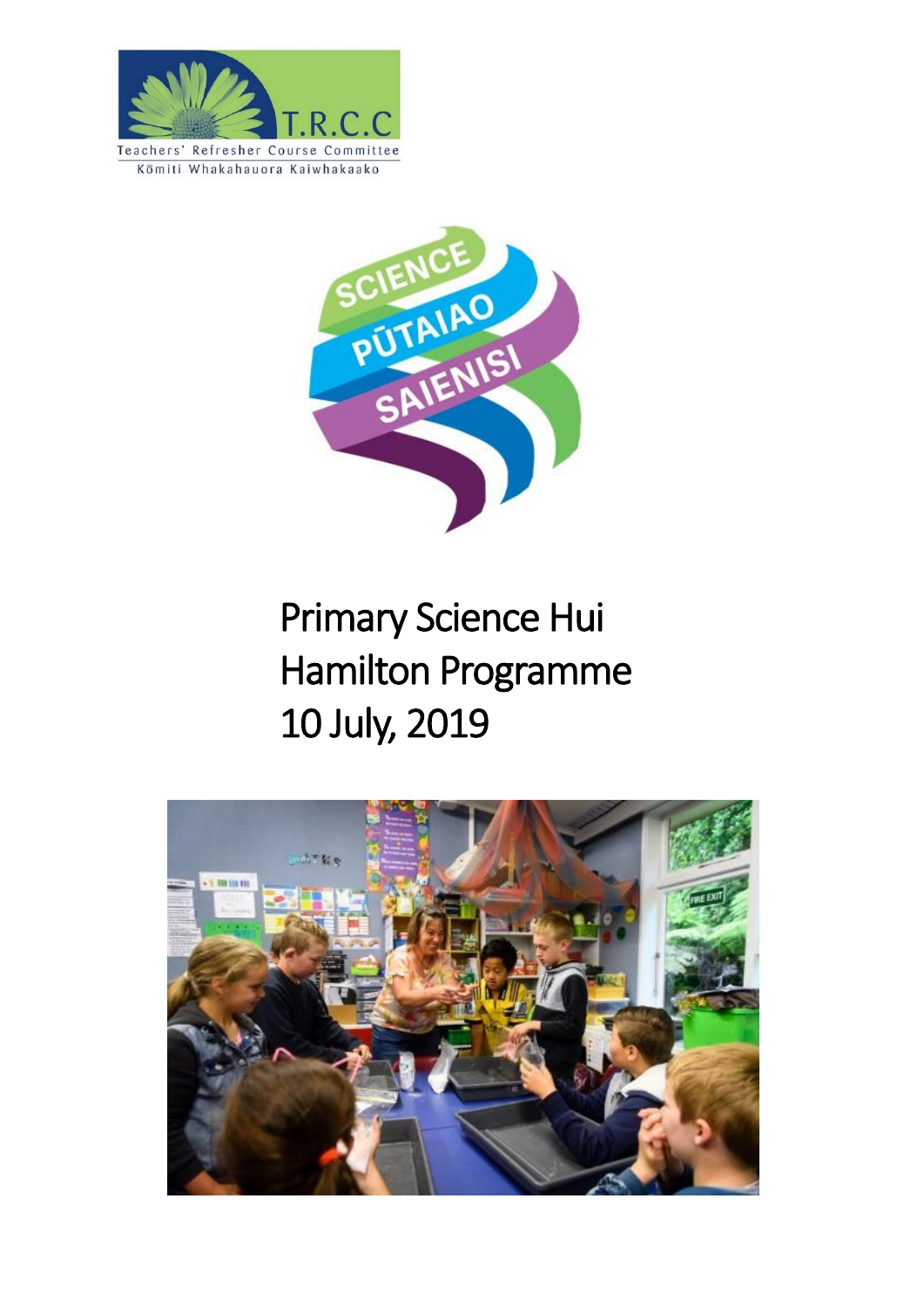

- 10 July
- Coffee from 8:15
- 9am start
- 5pm finish
- Waikato Diocesan School for Girls 660 River Road Chartwell Hamilton 3210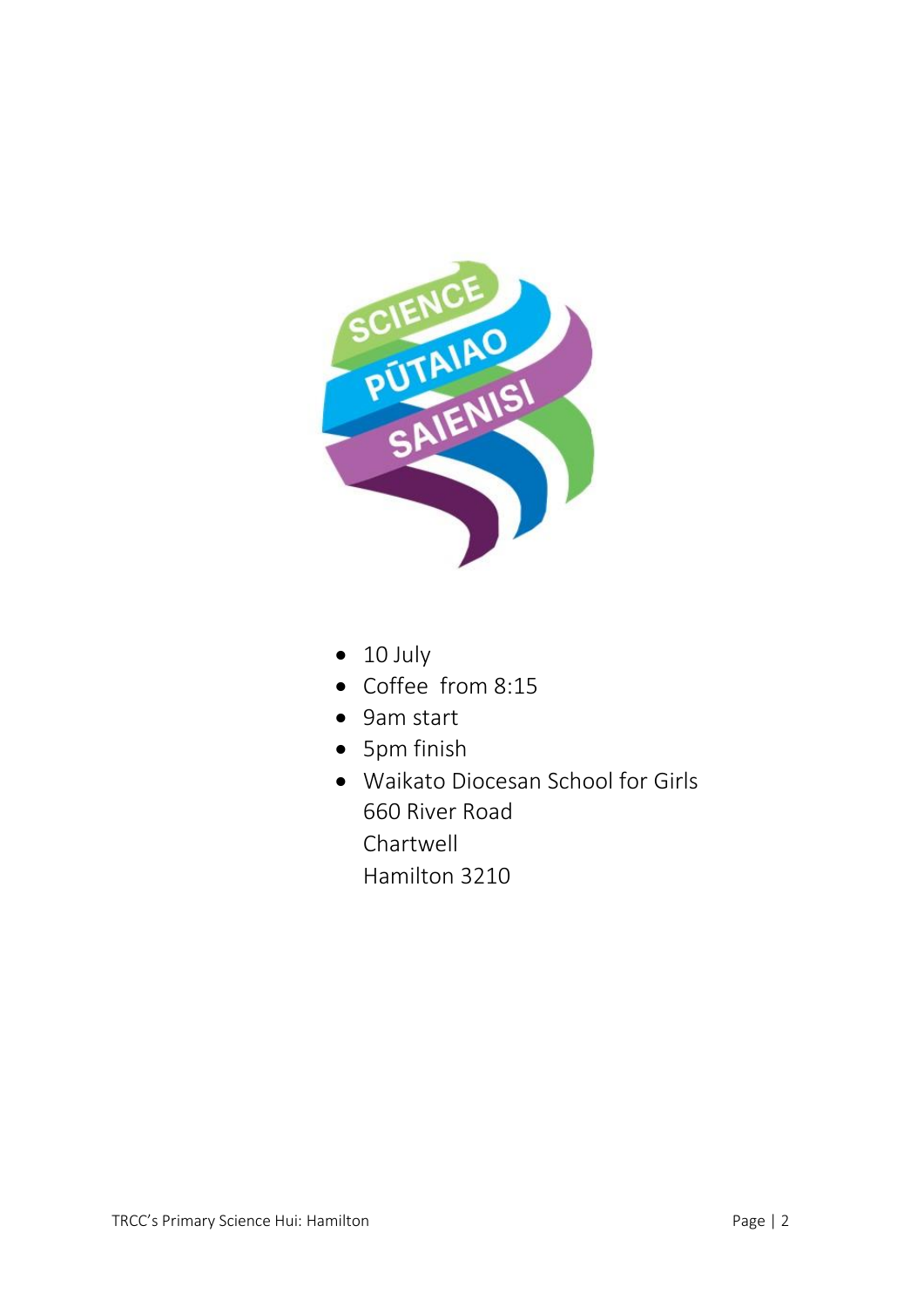| 8:15  | Coffee                                                  |                                                   |                                                                               |
|-------|---------------------------------------------------------|---------------------------------------------------|-------------------------------------------------------------------------------|
| 9:00  | Welcome/Introductions                                   |                                                   |                                                                               |
| 9:30  | Dr Anne Baker                                           | <b>Jenn Corbitt</b>                               | <b>Andrea Soanes and Greta</b><br><b>Dromgool</b>                             |
|       | University of Waikato                                   | Science Teaching Leadership<br>Programme          | Science Learning Hub                                                          |
|       | Am I getting better at Science?                         | How to improve science teaching                   | Developing science pedagogy to                                                |
|       | <b>Ideas for assessment</b>                             | at your school                                    | encourage critical and creative<br>thinking                                   |
| 10:45 | Morning Tea                                             |                                                   |                                                                               |
| 11:15 | <b>Sandy Jackson</b>                                    | <b>Benjamin Moorhouse</b>                         | Ian Milne                                                                     |
|       | Kings School                                            | Department of Conservation                        | Primary Science education<br>consultant                                       |
|       | Hook, Line and Thinker                                  | Teaching science through nature                   | "Well you know Mr Milne, there<br>is no Planet B"                             |
| 12:25 | Pop Ups                                                 |                                                   |                                                                               |
| 1:00  | Lunch and Pop Up follow up                              |                                                   |                                                                               |
| 2:00  | <b>Dr Anne Baker</b>                                    | <b>Jenn Corbitt</b>                               | <b>Andrea Soanes and Greta</b><br><b>Dromgool</b>                             |
|       | University of Waikato                                   | Science Teaching Leadership<br>Programme          | Science Learning Hub                                                          |
|       | Am I getting better at Science?<br>Ideas for assessment | How to improve science teaching<br>at your school | Developing science pedagogy to<br>encourage critical and creative<br>thinking |
| 3:15  | <b>Sandy Jackson</b>                                    | <b>Benjamin Moorhouse</b>                         | lan Milne                                                                     |
|       | Kings School                                            | Department of Conservation                        | Primary Science education<br>consultant                                       |
|       | Hook, Line and Thinker                                  | Teaching science through nature                   | "Well you know Mr Milne, there<br>is no Planet B"                             |
| 4:30  | Round Up/Grab& Go                                       |                                                   |                                                                               |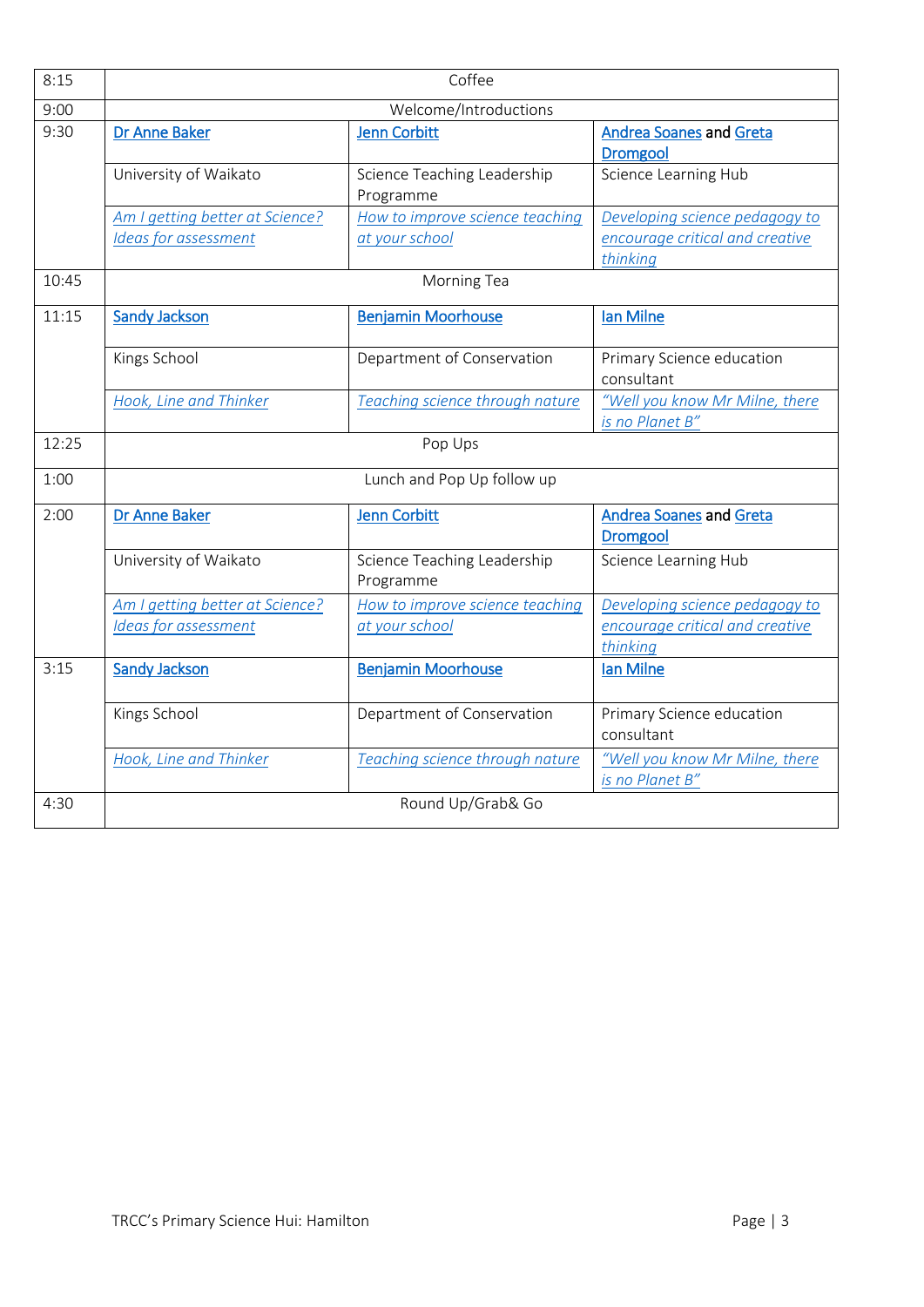# <span id="page-3-1"></span>Andrea Soanes

#### <span id="page-3-3"></span>*Developing science pedagogy to encourage critical and creative thinking*

*The goal of science education is to enable students to participate as critical, informed and curious citizens. The Science Learning Hub offers NZ-based quality resources and effective pedagogy to deepen understanding and encourage scientific literacy. This hands-on workshop will explore science and education, how to develop science concepts and capabilities, and encourage critical and creative thinking.*

Andrea Soanes is an experienced science teacher, and Kudos award winner 2018 for science education. She is passionate about contextual integrated teaching and learning. Andrea is the project manager for the Science Learning Hub, and alongside a dedicated team, work to support teachers to engage, inspire and build students curiosity about the world around them.

## <span id="page-3-0"></span>Anne Barker

#### <span id="page-3-2"></span>*Am I getting better at Science? Ideas for assessment*

*Participants will engage in fun and simple activities that enable an exploration of what progress and assessment for primary science in New Zealand could look like*.

Anne is an accredited facilitator with the Institute of Professional Learning, Te Whai Toi Tangata at the University of Waikato. She works around the North Island providing science professional learning for primary teachers through either school funding or supporting schools to access Ministry funding for science PLD. Her teaching background includes teaching years 2 – 8 across the curriculum and includes leadership experience as an assistant principal. Currently she is working on her Masters of Education in the area of Science Education and has a passion for science education that is focused on developing science for citizenship.

## <span id="page-3-4"></span>Benjamin Moorhouse

#### <span id="page-3-5"></span>*Teaching science through nature*

*Nature provides an authentic context for learning and provides schools with the context to connect with their local community in a meaningful way. By providing opportunities to connect with nature, develop conservation knowledge, values and skills, teachers and students become empowered to takeaction for their environment. This workshop aims to build an understanding of why a conservation education journey is worthwhile and how it fits with the New Zealand Curriculum. An interactive session will explore the tools and resources available from the Department of Conservation to support you on a conservation education journey. This will include examples of DOC curriculum linked resources, based on our integrated inquiry learning cycle that supports incorporating conservation education into your school curriculum and help build teachers and students capability to drive change in their community by taking-action for their environment.* 

The Department of Conservation outreach and education team is made up of education specialist based across the country. Benjamin Moorhouse based in Wellington, Maria Deutsch in Nelson and Annabelle Studholme in Christchurch will be running the sessions for DOC across the country.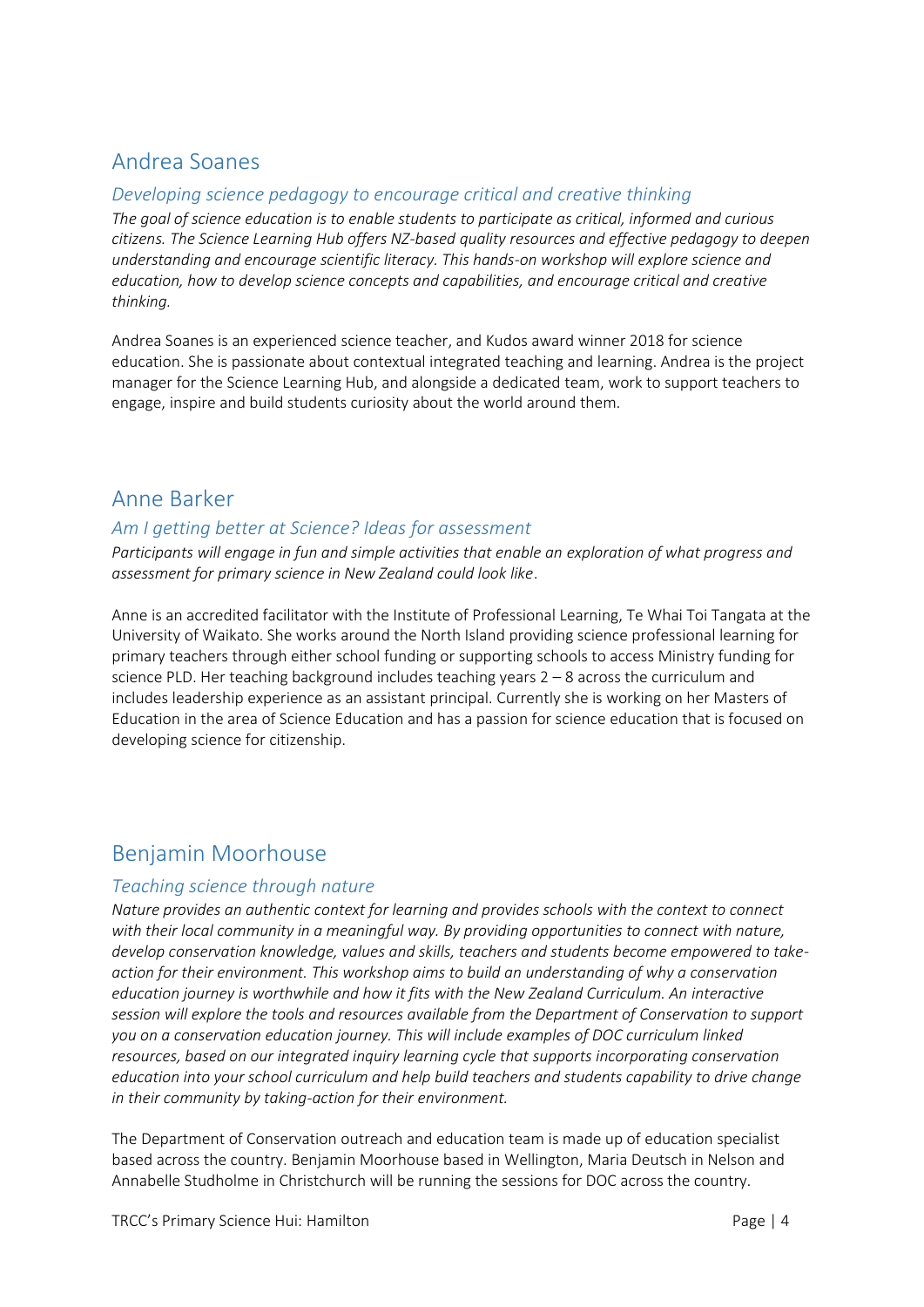# <span id="page-4-0"></span>Greta Dromgool

#### *Developing science pedagogy to encourage critical and creative thinking*

Ko Waipounamu tōku whenua Ko Aoraki tōku maunga Ko Moana Nui a Kiwa tōku moana Ko Ngāti Pakeha tōku iwi

Kia ora, my name is Greta Dromgool. I am a science teacher who has trained and taught at secondary level and have spent several years teaching at intermediate level. I was a participant in the Science Teaching Leadership Programme and have recently retrained in early childhood, with a focus on Mana Aotūroa/Exploration. I currently work for the Science Learning Hub as their PLD Facilitator.

### <span id="page-4-1"></span>Ian Milne

#### *"Well you know Mr Milne, there is no Planet B"*

*Listen to your children: Help them share their stories because they want to make a difference. This talk shares an analysis of some of the significant learning and teaching developments that were experienced when the presenter accepted an invitation to provide in class support for the seamless integration of science, mathematics, literacy and technology into a blended learning schools generic inquiry programme. The year started with all classes exploring the theme "Learning to learn". The goal of "Learning to learn scientifically" was adopted to place an emphasis on teaching and learning through inquiry.* 

*The teaching and learning experiences implemented have been used by the presenter to continue to review and shape his rationale for Creative Exploration, an interactive, organic and collaborative approach to inquiry learning in science. Creative Exploration highlights the significant role, aesthetics experiences of the natural world and the resulting sense of wonder play on further inquiry. Rationales for; the changes to both the teacher and children's learning roles, core curriculum concepts, skills and attitudes including cultural perspectives are identified and discussed as exemplars of children learning scientifically in a blended learning environment are shared, modelled and explored.*

Ian is a semi-retired primary science educator, primary teacher and more importantly a grandad. Ian has been involved with primary education for more than 50 years. Since 2010 Ian has continued to follow his passion for promoting and supporting science learning and teaching in primary school classrooms. He provides in school professional development based around in-class support, teacher modelling and working with science champions in Auckland primary schools. Currently he is providing in-class support and mentoring of the teaching of science in four schools.

Throughout his career Ian has strongly supported teacher's organisations and has actively supported the setting up and running of primary science and mathematics teachers support groups. He is a past President of the NZ Association of Science Educators (NZASE) 2002 -2006, the National Director of NZASE/TRRC primary science conferences 2003 to 2009. He has recently held the office of the chairperson of the ICASE standing committee for Pre secondary and Informal Science Education. He was a member of the editorial board of the ASE journal Primary Science from 2006 to 2013 and for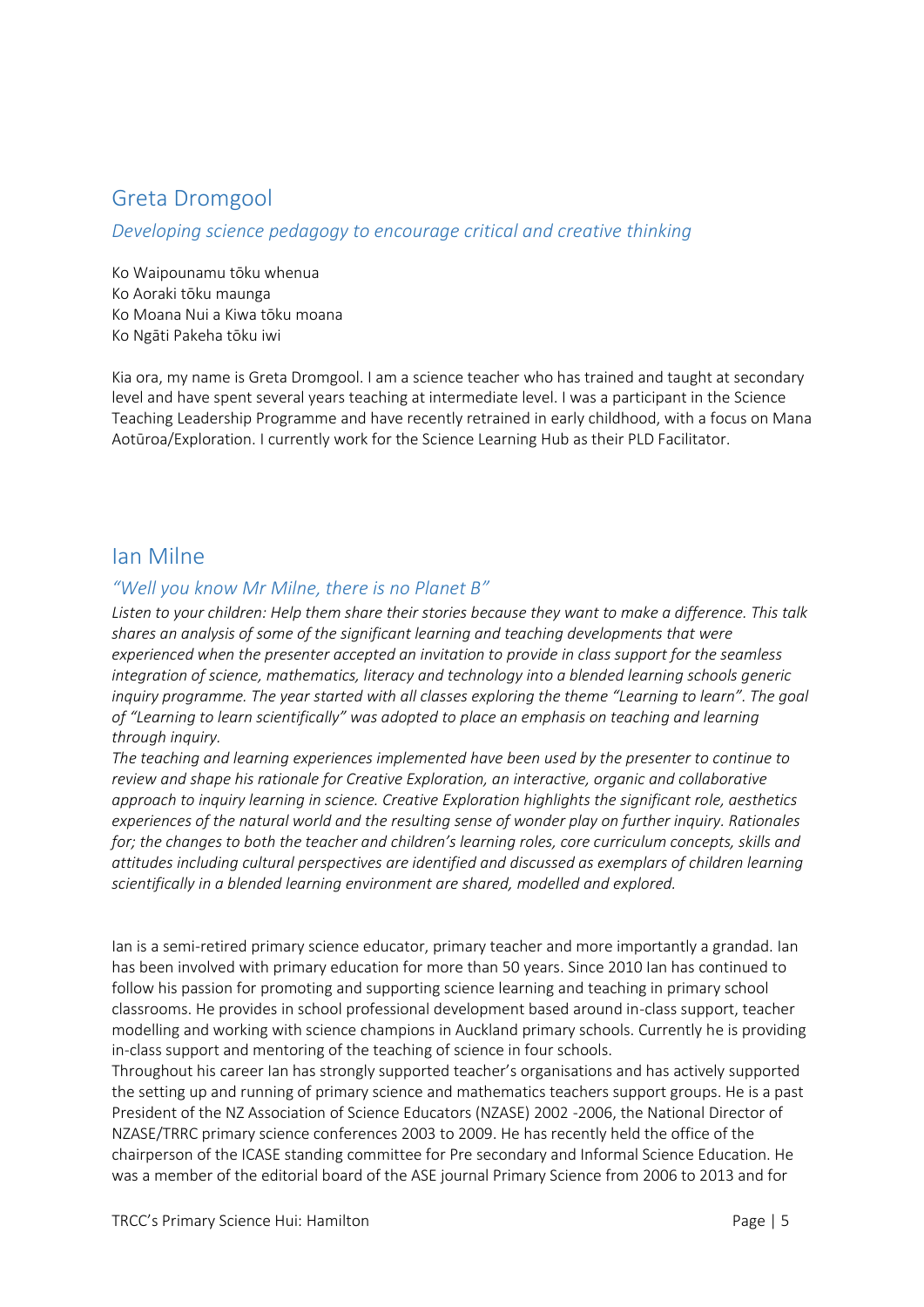the last five years has been an active member of the editorial board of the Journal Science Teacher Education. In 1998 Ian was made a life member of the Primary Mathematics Association and in 2011 was made a life member of Auckland Science Teachers Association. In 2008 he was awarded the inaugural NZASE Peter Spratt Medal for sustained contributions to New Zealand science education.

## <span id="page-5-0"></span>Jenn Corbitt

#### <span id="page-5-1"></span>*How to improve science teaching at your school*

*This workshop explores the Science Teaching Leadership Programme and how it has improved students' science engagement and achievement in schools. Participant teachers will share their stories of success.*

Jenn Corbitt is one of the coordinators of the Science Teaching Leadership Programme. She has a wide range of experience in education from the classroom to policy development.

## <span id="page-5-2"></span>Sandy Jackson

#### <span id="page-5-3"></span>*Hook, Line and Thinker*

*A hands-on workshop to explore simple practical activities to engage students and get them thinking about Science.* 

*This is a chance for you to experience some interesting and thought-provoking experiments that you may not have seen before, using simple and easy-to-find equipment. They are sure to make your students go 'Wow' as you all have fun doing Science.*

*Notes will be provided, describing how to carry out each activity, explaining the Science behind it and suggesting the equipment needed, as well as where it can be obtained.*

*These activities can be used for a single lesson or as part of a unit. They may also be used to encourage writing, develop observational skills and to start discussions. These activities, along with your own inherent teaching skills, can make Science a regular feature in your classroom."*

Sandy Jackson is a specialist Science teaching at King's School in Auckland. While trained as a secondary biology teacher she has taught primary science for the last 19 years. Sandy is an active member of the Auckland Science Teachers Association, representing primary schools. She is also a founding member of the NZ Association of Primary Science Educators, and has run several activities for teachers during Primary Science Week. As coordinator of the Auckland City Science and Technology Fair, for more than 15 years, she has regular contact with many primary and secondary teachers in the Auckland city region.